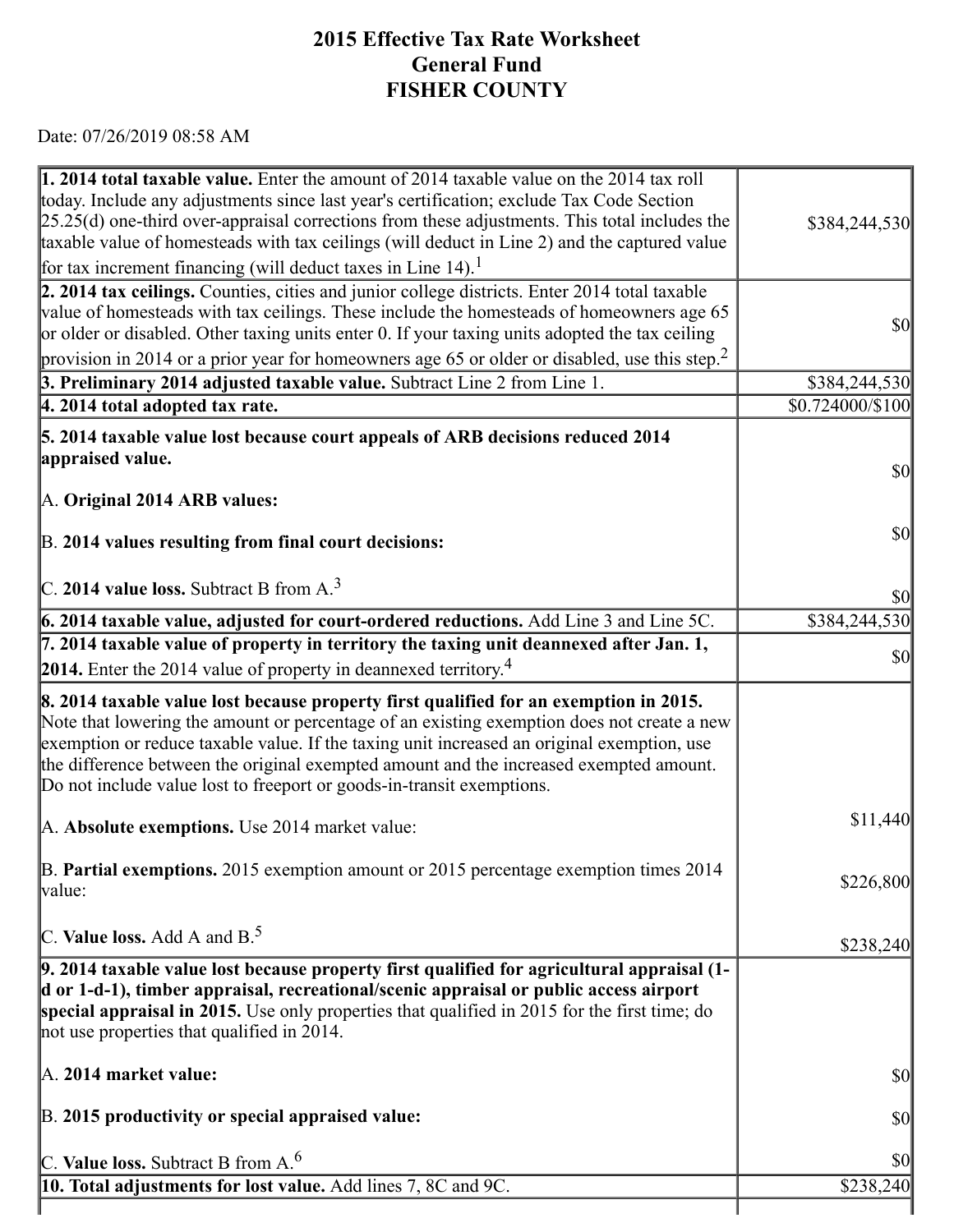| $\vert$ 11. 2014 adjusted taxable value. Subtract Line 10 from Line 6.                                                                                                                                                                                                                                                                                                                                                                                                                                                                                                                                                                                                                                                   | \$384,006,290                       |
|--------------------------------------------------------------------------------------------------------------------------------------------------------------------------------------------------------------------------------------------------------------------------------------------------------------------------------------------------------------------------------------------------------------------------------------------------------------------------------------------------------------------------------------------------------------------------------------------------------------------------------------------------------------------------------------------------------------------------|-------------------------------------|
| 12. Adjusted 2014 taxes. Multiply Line 4 by Line 11 and divide by \$100.                                                                                                                                                                                                                                                                                                                                                                                                                                                                                                                                                                                                                                                 | \$2,780,205                         |
| 13. Taxes refunded for years preceding tax year 2014. Enter the amount of taxes refunded<br>by the taxing unit for tax years preceding tax year 2014. Types of refunds include court<br>decisions, Tax Code Section 25.25(b) and (c) corrections and Tax Code Section 31.11<br>payment errors. Do not include refunds for tax year 2014. This line applies only to tax years<br>preceding tax year $2014.7$                                                                                                                                                                                                                                                                                                              | \$466                               |
| 14. Taxes in tax increment financing (TIF) for tax year 2014. Enter the amount of taxes<br>paid into the tax increment fund for a reinvestment zone as agreed by the taxing unit. If the<br>taxing unit has no $2015$ captured appraised value in Line 16D, enter $0.8$                                                                                                                                                                                                                                                                                                                                                                                                                                                  | $\vert \$\text{0}\vert$             |
| 15. Adjusted 2014 taxes with refunds and TIF adjustment. Add Lines 12 and 13, subtract<br>Line 14. $9$                                                                                                                                                                                                                                                                                                                                                                                                                                                                                                                                                                                                                   | \$2,780,671                         |
| 16. Total 2015 taxable value on the 2015 certified appraisal roll today. This value<br>includes only certified values and includes the total taxable value of homesteads with tax<br>ceilings (will deduct in Line 18). These homesteads include homeowners age 65 or older or<br>disabled. <sup>10</sup>                                                                                                                                                                                                                                                                                                                                                                                                                |                                     |
| A. Certified values:                                                                                                                                                                                                                                                                                                                                                                                                                                                                                                                                                                                                                                                                                                     | \$381,681,887                       |
| B. Counties: Include railroad rolling stock values certified by the Comptroller's office:                                                                                                                                                                                                                                                                                                                                                                                                                                                                                                                                                                                                                                | \$3,569,343                         |
| $\mathbb C$ . Pollution control exemption: Deduct the value of property exempted for the current tax<br>year for the first time as pollution control property:                                                                                                                                                                                                                                                                                                                                                                                                                                                                                                                                                           | $\frac{1}{2}$                       |
| $\mathbb D$ . Tax increment financing: Deduct the 2015 captured appraised value of property taxable<br>by a taxing unit in a tax increment financing zone for which the 2015 taxes will be deposited<br>into the tax increment fund. Do not include any new property value that will be included in<br>Line 21 below.                                                                                                                                                                                                                                                                                                                                                                                                    | $\frac{1}{2}$                       |
| <b>E. Total 2015 value.</b> Add A and B, then subtract C and D.                                                                                                                                                                                                                                                                                                                                                                                                                                                                                                                                                                                                                                                          |                                     |
|                                                                                                                                                                                                                                                                                                                                                                                                                                                                                                                                                                                                                                                                                                                          | \$385,251,230                       |
| $\vert$ 17. Total value of properties under protest or not included on certified appraisal roll. $^{12}$                                                                                                                                                                                                                                                                                                                                                                                                                                                                                                                                                                                                                 |                                     |
| $\mathbb A$ . 2015 taxable value of properties under protest. The chief appraiser certifies a list of<br>properties still under ARB protest. The list shows the appraisal district's value and the<br>taxpayer's claimed value, if any, or an estimate of the value if the taxpayer wins. For each of<br>the properties under protest, use the lowest of these values. Enter the total value. <sup>13</sup>                                                                                                                                                                                                                                                                                                              | \$101,000                           |
| B. 2015 value of properties not under protest or included on certified appraisal roll.<br>The chief appraiser gives taxing units a list of those taxable properties that the chief<br>appraiser knows about, but are not included in the appraisal roll certification. These<br>properties also are not on the list of properties that are still under protest. On this list of<br>properties, the chief appraiser includes the market value, appraised value and exemptions for<br>the preceding year and a reasonable estimate of the market value, appraised value and<br>exemptions for the current year. Use the lower market, appraised or taxable value (as<br>appropriate). Enter the total value. <sup>14</sup> | $\vert \mathbf{S} \mathbf{O} \vert$ |
| C. Total value under protest or not certified: Add A and B.                                                                                                                                                                                                                                                                                                                                                                                                                                                                                                                                                                                                                                                              |                                     |
|                                                                                                                                                                                                                                                                                                                                                                                                                                                                                                                                                                                                                                                                                                                          |                                     |

https://actweb.acttax.com/tnt/application/reports/1564149533585.html 2/10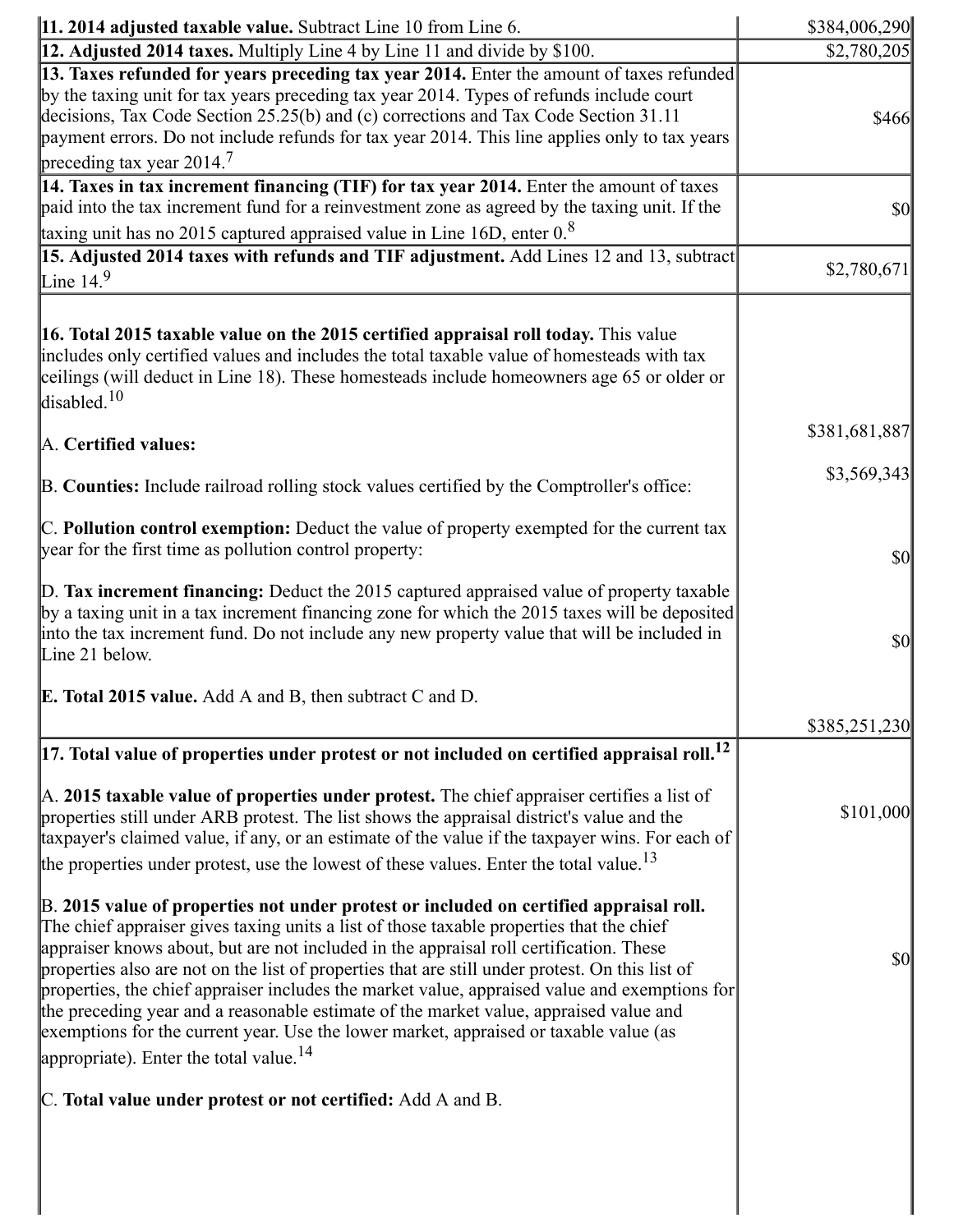|                                                                                                                                                                                                                                                                                                                                                                                                                                                                                                                                                                                                                                                | \$101,000        |
|------------------------------------------------------------------------------------------------------------------------------------------------------------------------------------------------------------------------------------------------------------------------------------------------------------------------------------------------------------------------------------------------------------------------------------------------------------------------------------------------------------------------------------------------------------------------------------------------------------------------------------------------|------------------|
| 18. 2015 tax ceilings. Counties, cities and junior colleges enter 2015 total taxable value of<br>homesteads with tax ceilings. These include the homesteads of homeowners age 65 or older<br>or disabled. Other taxing units enter 0. If your taxing units adopted the tax ceiling provision<br>$\parallel$ in 2014 or a prior year for homeowners age 65 or older or disabled, use this step. <sup>15</sup>                                                                                                                                                                                                                                   | <b>\$0</b>       |
| <b>19. 2015 total taxable value.</b> Add Lines 16E and 17C. Subtract Line 18.                                                                                                                                                                                                                                                                                                                                                                                                                                                                                                                                                                  | \$385,352,230    |
| 20. Total 2015 taxable value of properties in territory annexed after Jan. 1, 2014.<br>Include both real and personal property. Enter the 2015 value of property in territory<br>$\lvert$ annexed. <sup>16</sup>                                                                                                                                                                                                                                                                                                                                                                                                                               | <b>\$0</b>       |
| 21. Total 2015 taxable value of new improvements and new personal property located<br>in new improvements. New means the item was not on the appraisal roll in 2014. An<br>improvement is a building, structure, fixture or fence erected on or affixed to land. New<br>additions to existing improvements may be included if the appraised value can be<br>determined. New personal property in a new improvement must have been brought into the<br>taxing unit after Jan. 1, 2014, and be located in a new improvement. New improvements $do$<br>include property on which a tax abatement agreement has expired for $2015$ . <sup>17</sup> | \$1,805,140      |
| 22. Total adjustments to the 2015 taxable value. Add Lines 20 and 21.                                                                                                                                                                                                                                                                                                                                                                                                                                                                                                                                                                          | \$1,805,140      |
| 23. 2015 adjusted taxable value. Subtract Line 22 from Line 19.                                                                                                                                                                                                                                                                                                                                                                                                                                                                                                                                                                                | \$383,547,090    |
| 24. 2015 effective tax rate. Divide Line 15 by Line 23 and multiply by $$100.18$                                                                                                                                                                                                                                                                                                                                                                                                                                                                                                                                                               | \$0.724988/\$100 |
| <b>25. COUNTIES ONLY.</b> Add together the effective tax rates for each type of tax the county<br>levies. The total is the 2015 county effective tax rate. <sup>19</sup>                                                                                                                                                                                                                                                                                                                                                                                                                                                                       | \$0.860149/\$100 |
| A county, city or hospital district that adopted the additional sales tax in November 2014 or in May 2015 must adjust<br>its effective tax rate. The Additional Sales Tax Rate Worksheet sets out this adjustment. Do not forget to complete<br>the Additional Sales Tax Rate Worksheet if the taxing unit adopted the additional sales tax on these dates.                                                                                                                                                                                                                                                                                    |                  |

<sup>1</sup>Tex. Tax Code Section  $26.012(14)$ 

<sup>2</sup>Tex. Tax Code Section  $26.012(14)$ 

 $3$ Tex. Tax Code Section 26.012(13)

 $4$ Tex. Tax Code Section 26.012(15)

 $5$ Tex. Tax Code Section 26.012(15)  $6$ Tex. Tax Code Section 26.012(15)

 $7$ Tex. Tax Code Section 26.012(13)

 ${}^{8}$ Tex. Tax Code Section 26.03(c)

 $9$ Tex. Tax Code Section 26.012(13)

 $10$ Tex. Tax Code Section 26.012(15)

<sup>11</sup>Tex. Tax Code Section  $26.03(c)$ 

<sup>12</sup>Tex. Tax Code Section  $26.01(c)$ 

<sup>13</sup>Tex. Tax Code Section 26.04 and 26.041

<sup>14</sup>Tex. Tax Code Section 26.04 and 26.041

<sup>15</sup>Tex. Tax Code Section  $26.012(6)$ 

 $16$ Tex. Tax Code Section 26.012(17)

<sup>17</sup>Tex. Tax Code Section  $26.012(17)$ 

<sup>18</sup>Tex. Tax Code Section 26.04(c)

<sup>19</sup>Tex. Tax Code Section 26.04(d)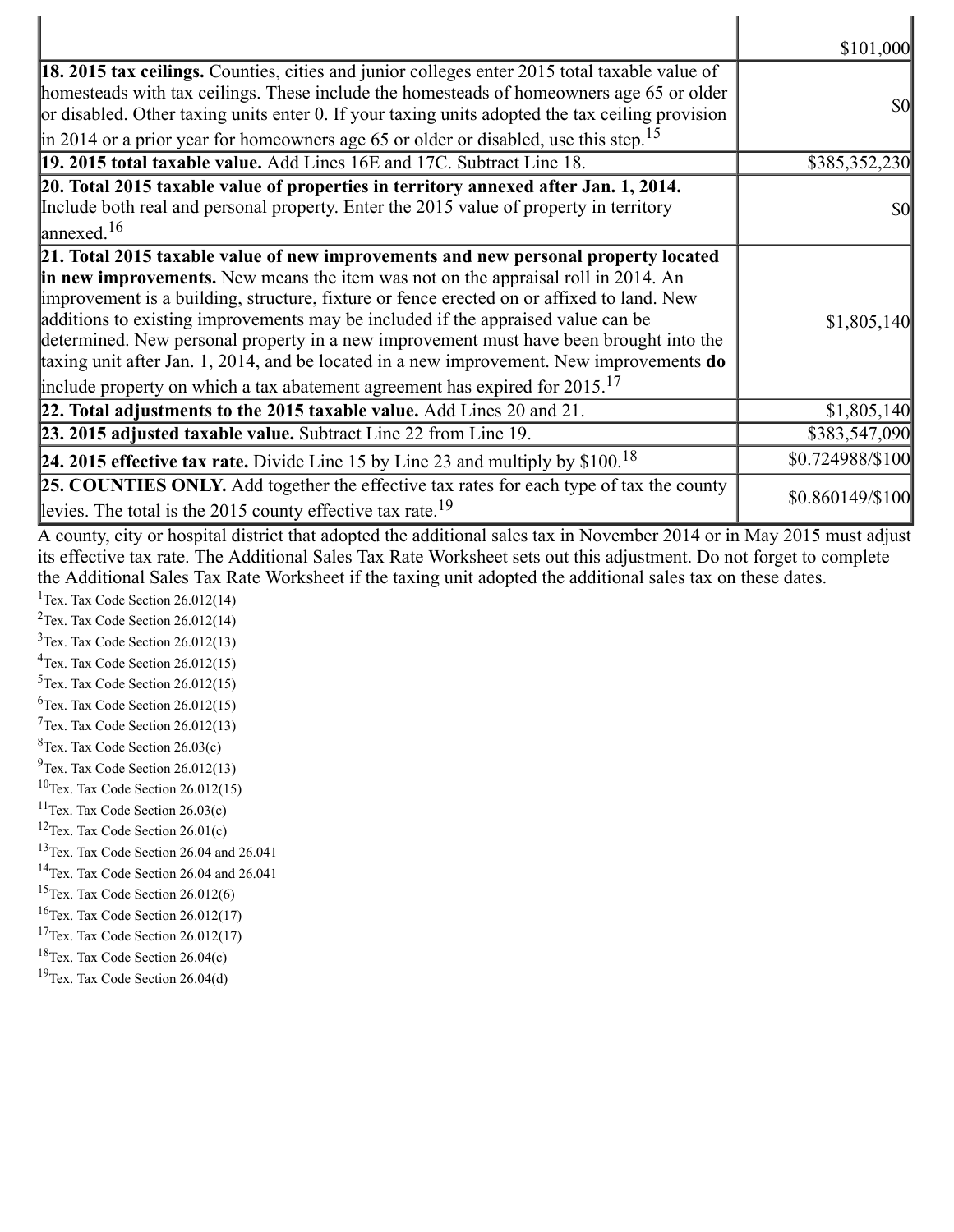## **2015 Rollback Tax Rate Worksheet General Fund FISHER COUNTY**

Date: 07/26/2019

| 26. 2014 maintenance and operations ( $M&O$ ) tax rate.                                                                                                                                                                                                                                                                                                                                                                                                                                                                                                                                                                                                                 | \$0.454000/\$100  |
|-------------------------------------------------------------------------------------------------------------------------------------------------------------------------------------------------------------------------------------------------------------------------------------------------------------------------------------------------------------------------------------------------------------------------------------------------------------------------------------------------------------------------------------------------------------------------------------------------------------------------------------------------------------------------|-------------------|
| $[27. 2014$ adjusted taxable value. Enter the amount from Line 11.                                                                                                                                                                                                                                                                                                                                                                                                                                                                                                                                                                                                      | \$384,006,290     |
| 28. 2014 M&O taxes.                                                                                                                                                                                                                                                                                                                                                                                                                                                                                                                                                                                                                                                     |                   |
| A. Multiply Line 26 by Line 27 and divide by \$100.                                                                                                                                                                                                                                                                                                                                                                                                                                                                                                                                                                                                                     | \$1,743,388       |
| B. Cities, counties and hospital districts with additional sales tax: Amount of additional<br>sales tax collected and spent on M&O expenses in 2014. Enter amount from full year's sales<br>tax revenue spent for M&O in 2014 fiscal year, if any. Other taxing units enter 0. Counties<br>exclude any amount that was spent for economic development grants from the amount of<br>sales tax spent.                                                                                                                                                                                                                                                                     | $\frac{1}{2}$     |
| C. Counties: Enter the amount for the state criminal justice mandate. If second or later year,<br>the amount is for increased cost above last year's amount. Other taxing units enter 0.                                                                                                                                                                                                                                                                                                                                                                                                                                                                                | $\frac{1}{2}$     |
| D. Transferring function: If discontinuing all of a department, function or activity and<br>transferring it to another taxing unit by written contract, enter the amount spent by the taxing<br>unit discontinuing the function in the 12 months preceding the month of this calculation. If<br>the taxing unit did not operate this function for this 12-month period, use the amount spent<br>in the last full fiscal year in which the taxing unit operated the function. The taxing unit<br>discontinuing the function will subtract this amount in H below. The taxing unit receiving<br>the function will add this amount in H below. Other taxing units enter 0. | $\frac{1}{2}$     |
| E. Taxes refunded for years preceding tax year 2014: Enter the amount of M&O taxes<br>refunded during the last budget year for tax years preceding tax year 2014. Types of refunds<br>include court decisions, Section $25.25(b)$ and (c) corrections and Section 31.11 payment<br>errors. Do not include refunds for tax year 2014. This line applies only to tax years<br>preceding tax year 2014.                                                                                                                                                                                                                                                                    | \$466             |
| <b>F. Enhanced indigent health care expenditures:</b> Enter the increased amount for the current<br>year's enhanced indigent health care expenditures above the preceding tax year's enhanced<br>indigent health care expenditures, less any state assistance.                                                                                                                                                                                                                                                                                                                                                                                                          | $\frac{1}{2}$     |
| G. Taxes in TIF: Enter the amount of taxes paid into the tax increment fund for a<br>reinvestment zone as agreed by the taxing unit. If the taxing unit has no 2015 captured<br>appraised value in Line $16D$ , enter 0.                                                                                                                                                                                                                                                                                                                                                                                                                                                | <b>\$0</b>        |
| <b>H.</b> Adjusted M&O Taxes. Add A, B, C, E and F. For taxing unit with D, subtract if<br>discontinuing function and add if receiving function. Subtract G.                                                                                                                                                                                                                                                                                                                                                                                                                                                                                                            | \$1,743,854       |
| [29. 2015 adjusted taxable value. Enter Line 23 from the Effective Tax Rate Worksheet.                                                                                                                                                                                                                                                                                                                                                                                                                                                                                                                                                                                  | \$383,547,090     |
| 30. 2015 effective maintenance and operations rate. Divide Line 28H by Line 29 and<br>multiply by $$100$ .                                                                                                                                                                                                                                                                                                                                                                                                                                                                                                                                                              | $$0.454665/\$100$ |
| 31. 2015 rollback maintenance and operation rate. Multiply Line 30 by 1.08.                                                                                                                                                                                                                                                                                                                                                                                                                                                                                                                                                                                             | \$0.491038/\$100  |
| 32. Total 2015 debt to be paid with property taxes and additional sales tax revenue.                                                                                                                                                                                                                                                                                                                                                                                                                                                                                                                                                                                    |                   |
| "Debt" means the interest and principal that will be paid on debts that:<br>$(1)$ are paid by property taxes,                                                                                                                                                                                                                                                                                                                                                                                                                                                                                                                                                           |                   |
|                                                                                                                                                                                                                                                                                                                                                                                                                                                                                                                                                                                                                                                                         |                   |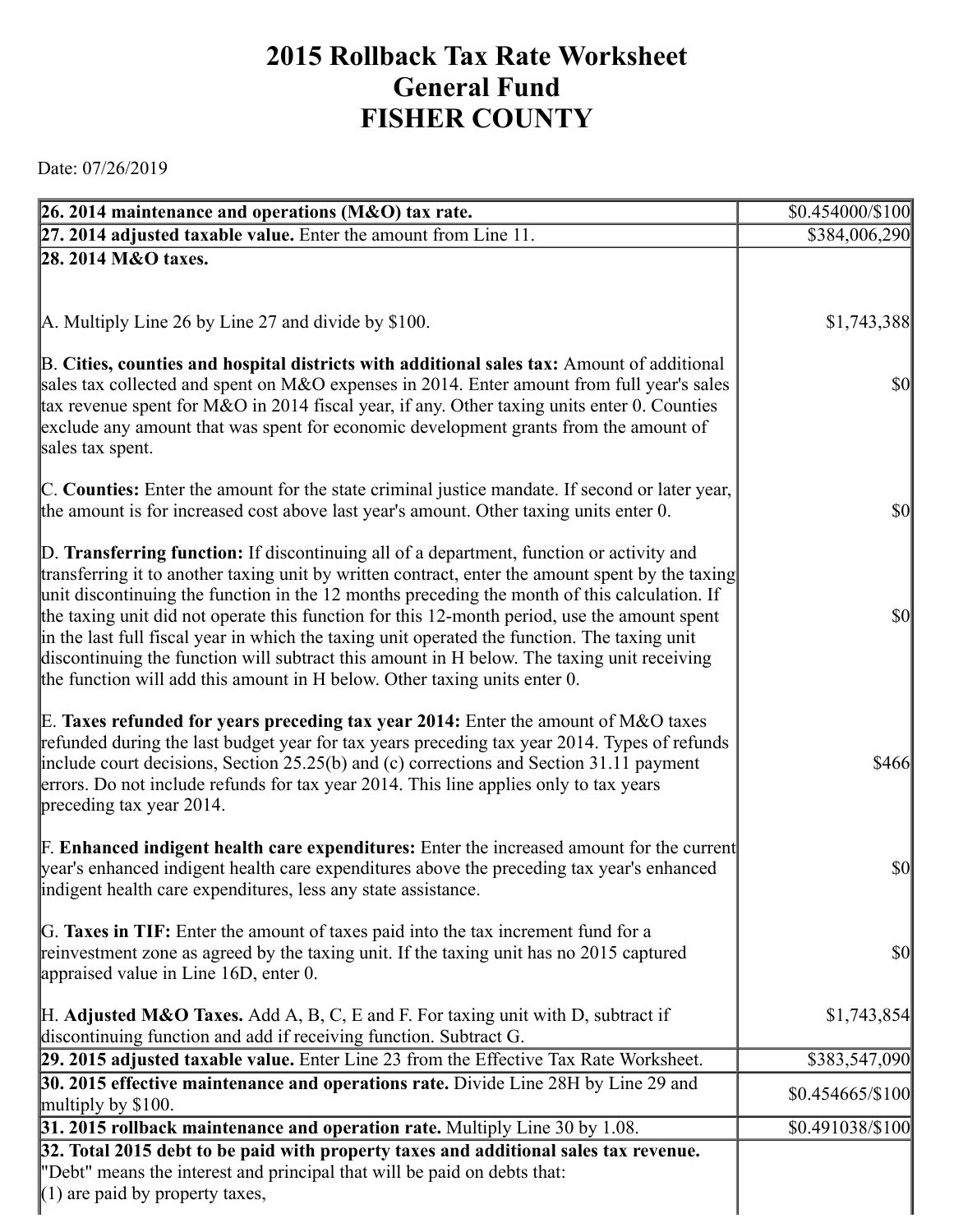| $(2)$ are secured by property taxes,<br>$(3)$ are scheduled for payment over a period longer than one year and<br>$(4)$ are not classified in the taxing unit's budget as M&O expenses                                                                                                                                                           |                  |
|--------------------------------------------------------------------------------------------------------------------------------------------------------------------------------------------------------------------------------------------------------------------------------------------------------------------------------------------------|------------------|
| A. Debt also includes contractual payments to other taxing units that have incurred debts on<br>behalf of this taxing unit, if those debts meet the four conditions above. Include only<br>amounts that will be paid from property tax revenue. Do not include appraisal district budget<br>payments. List the debt in Schedule B: Debt Service. | \$653,440        |
| B. Subtract <b>unencumbered fund amount</b> used to reduce total debt.                                                                                                                                                                                                                                                                           |                  |
| C. Subtract <b>amount paid</b> from other resources.                                                                                                                                                                                                                                                                                             | <b>\$0</b>       |
| D. Adjusted debt. Subtract B and C from A.                                                                                                                                                                                                                                                                                                       |                  |
|                                                                                                                                                                                                                                                                                                                                                  | <b>\$0</b>       |
|                                                                                                                                                                                                                                                                                                                                                  | \$653,440        |
| $33.$ Certified 2014 excess debt collections. Enter the amount certified by the collector.                                                                                                                                                                                                                                                       | $\sqrt{50}$      |
| 34. Adjusted 2015 debt. Subtract Line 33 from Line 32D.                                                                                                                                                                                                                                                                                          | \$653,440        |
| 35. Certified 2015 anticipated collection rate. Enter the rate certified by the collector. If<br>the rate is 100 percent or greater, enter 100 percent.                                                                                                                                                                                          | 95.00%           |
| 36. 2015 debt adjusted for collections. Divide Line 34 by Line 35                                                                                                                                                                                                                                                                                | \$687,832        |
| 37. 2015 total taxable value. Enter the amount on Line 19.                                                                                                                                                                                                                                                                                       | \$385,352,230    |
| <b>38. 2015 debt tax rate.</b> Divide Line 36 by Line 37 and multiply by \$100.                                                                                                                                                                                                                                                                  | \$0.178494/\$100 |
| 39. 2015 rollback tax rate. Add Lines 31 and 38.                                                                                                                                                                                                                                                                                                 | \$0.669532/\$100 |
| 40. COUNTIES ONLY. Add together the rollback tax rates for each type of tax the county<br>levies. The total is the 2015 county rollback tax rate.                                                                                                                                                                                                | \$0.815505/\$100 |
| A taxing unit that adopted the additional sales tax must complete the lines for the Additional Sales Tay Rate A                                                                                                                                                                                                                                  |                  |

A taxing unit that adopted the additional sales tax must complete the lines for the Additional Sales Tax Rate. A taxing unit seeking additional rollback protection for pollution control expenses completes the Additional Rollback Protection for Pollution Control.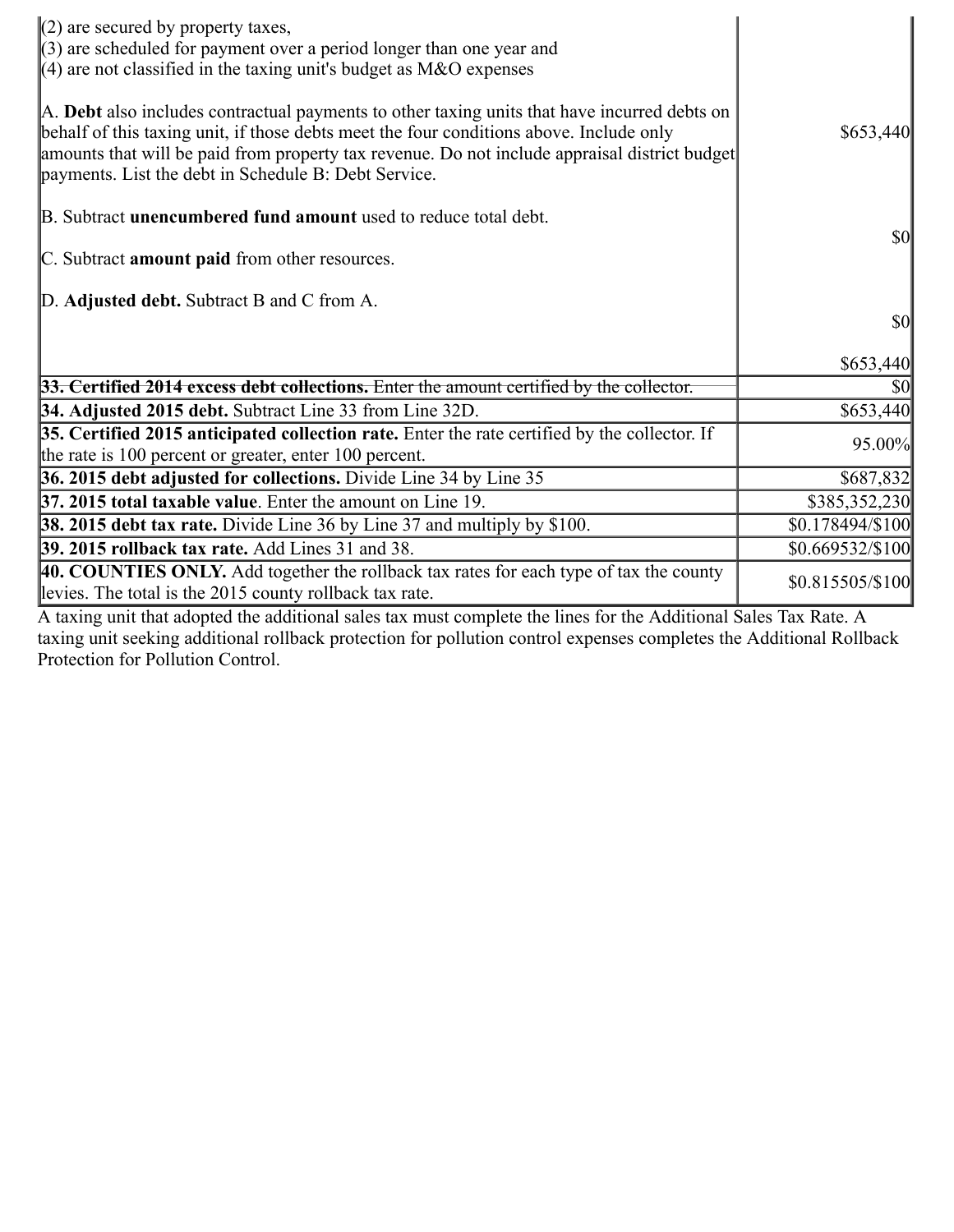## 7/26/2019 https://actweb.acttax.com/tnt/application/reports/1564149533585.html **2015 Effective Tax Rate Worksheet Special Road and Bridge Fund FISHER COUNTY**

Date: 07/26/2019

| 1. 2014 total taxable value. Enter the amount of 2014 taxable value on the 2014 tax roll<br>today. Include any adjustments since last year's certification; exclude Tax Code Section<br>$[25.25(d)$ one-third over-appraisal corrections from these adjustments. This total includes the                                                                                                                                                             | \$384,244,530                       |
|------------------------------------------------------------------------------------------------------------------------------------------------------------------------------------------------------------------------------------------------------------------------------------------------------------------------------------------------------------------------------------------------------------------------------------------------------|-------------------------------------|
| taxable value of homesteads with tax ceilings (will deduct in Line 2) and the captured value                                                                                                                                                                                                                                                                                                                                                         |                                     |
| for tax increment financing (will deduct taxes in Line 14). <sup>1</sup>                                                                                                                                                                                                                                                                                                                                                                             |                                     |
| 2. 2014 tax ceilings. Counties, cities and junior college districts. Enter 2014 total taxable                                                                                                                                                                                                                                                                                                                                                        |                                     |
| value of homesteads with tax ceilings. These include the homesteads of homeowners age 65<br>or older or disabled. Other taxing units enter 0. If your taxing units adopted the tax ceiling                                                                                                                                                                                                                                                           | <b>\$0</b>                          |
| provision in 2014 or a prior year for homeowners age 65 or older or disabled, use this step. <sup>2</sup>                                                                                                                                                                                                                                                                                                                                            |                                     |
| 3. Preliminary 2014 adjusted taxable value. Subtract Line 2 from Line 1.                                                                                                                                                                                                                                                                                                                                                                             | \$384,244,530                       |
| $ 4.2014$ total adopted tax rate.                                                                                                                                                                                                                                                                                                                                                                                                                    | \$0.135000/\$100                    |
| 5. 2014 taxable value lost because court appeals of ARB decisions reduced 2014                                                                                                                                                                                                                                                                                                                                                                       |                                     |
| appraised value.                                                                                                                                                                                                                                                                                                                                                                                                                                     | $\vert \mathbf{S} \mathbf{0} \vert$ |
| A. Original 2014 ARB Values:                                                                                                                                                                                                                                                                                                                                                                                                                         |                                     |
| B. 2014 values resulting from final court decisions:                                                                                                                                                                                                                                                                                                                                                                                                 | $\vert \mathbf{S} \mathbf{0} \vert$ |
| $\vert$ C. 2014 value loss. Subtract B from A. <sup>3</sup>                                                                                                                                                                                                                                                                                                                                                                                          | $\vert \mathbf{S} \mathbf{0} \vert$ |
| $\vert$ 6. 2014 taxable value, adjusted for court-ordered reductions. Add Line 3 and Line 5C.                                                                                                                                                                                                                                                                                                                                                        | \$384,244,530                       |
| 7. 2014 taxable value of property in territory the taxing unit deannexed after Jan. 1,                                                                                                                                                                                                                                                                                                                                                               |                                     |
| 2014. Enter the 2014 value of property in deannexed territory. <sup>4</sup>                                                                                                                                                                                                                                                                                                                                                                          | $\vert \mathbf{S} \mathbf{0} \vert$ |
| 8. 2014 taxable value lost because property first qualified for an exemption in 2015.<br>Note that lowering the amount or percentage of an existing exemption does not create a new<br>exemption or reduce taxable value. If the taxing unit increased an original exemption, use<br>the difference between the original exempted amount and the increased exempted amount.<br>Do not include value lost to freeport or goods-in-transit exemptions. |                                     |
| A. Absolute exemptions. Use 2014 market value:                                                                                                                                                                                                                                                                                                                                                                                                       | \$11,440                            |
| B. Partial exemptions. 2015 exemption amount or 2015 percentage exemption times $2014$<br>value:                                                                                                                                                                                                                                                                                                                                                     | \$226,800                           |
| C. Value loss. Add A and $B^5$ .                                                                                                                                                                                                                                                                                                                                                                                                                     | \$238,240                           |
| $\vert$ 9. 2014 taxable value lost because property first qualified for agricultural appraisal (1-<br>d or 1-d-1), timber appraisal, recreational/scenic appraisal or public access airport<br>special appraisal in 2015. Use only properties that qualified in 2015 for the first time; do<br>not use properties that qualified in 2014.                                                                                                            |                                     |
| $\mathbb{A}$ . 2014 market value:                                                                                                                                                                                                                                                                                                                                                                                                                    | $\vert \mathbf{S} \mathbf{O} \vert$ |
| B. 2015 productivity or special appraised value:                                                                                                                                                                                                                                                                                                                                                                                                     | $\vert \mathbf{S} \mathbf{O} \vert$ |
| C. Value loss. Subtract B from $A6$                                                                                                                                                                                                                                                                                                                                                                                                                  | <b>\$0</b>                          |
| <b>10. Total adjustments for lost value.</b> Add lines 7, 8C and 9C.                                                                                                                                                                                                                                                                                                                                                                                 | \$238,240                           |
| 11. 2014 adjusted taxable value. Subtract Line 10 from Line 6.                                                                                                                                                                                                                                                                                                                                                                                       | \$384,006,290                       |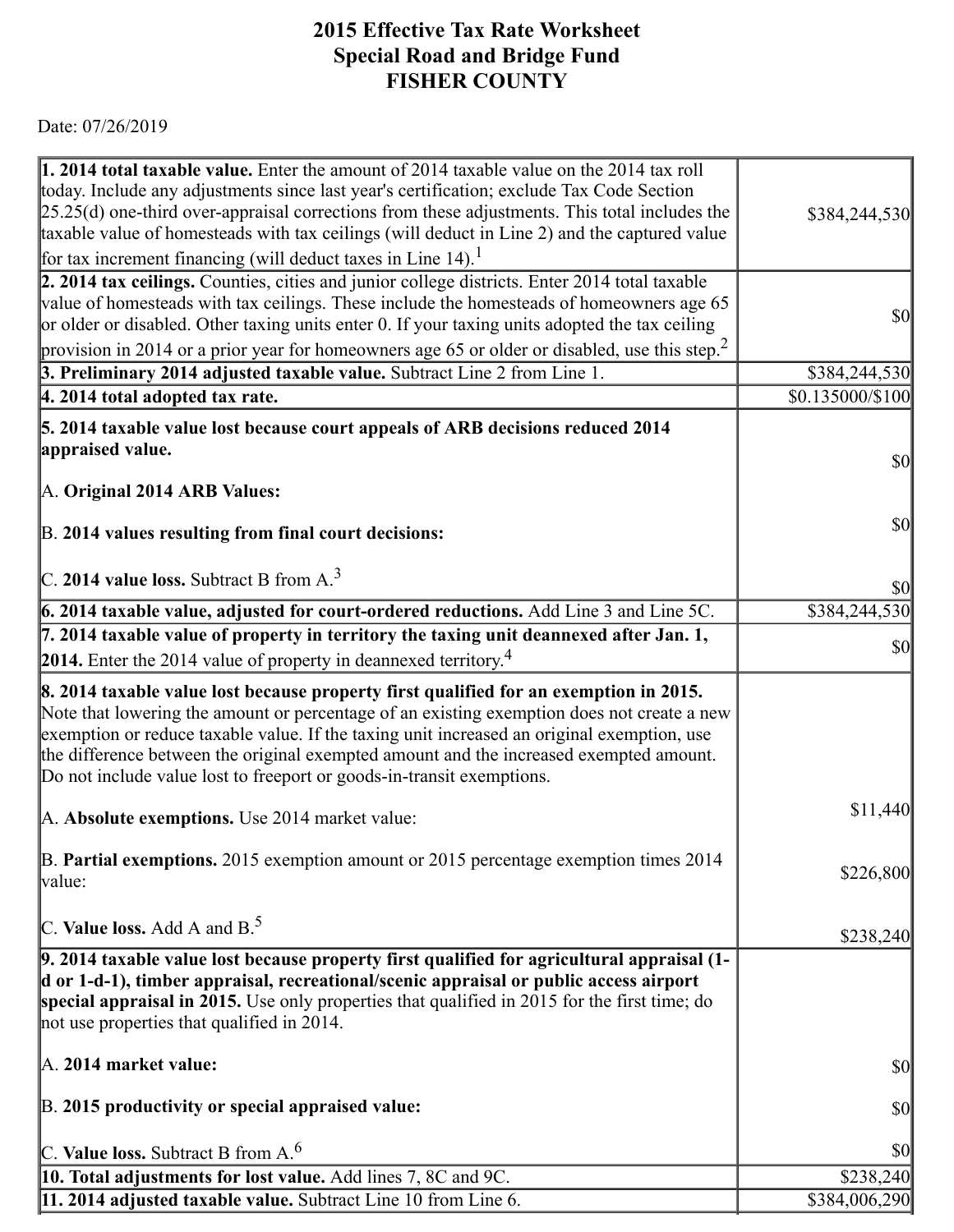| 13. Taxes refunded for years preceding tax year 2014. Enter the amount of taxes refunded<br>by the taxing unit for tax years preceding tax year 2014. Types of refunds include court<br>decisions, Tax Code Section 25.25(b) and (c) corrections and Tax Code Section 31.11<br>payment errors. Do not include refunds for tax year 2014. This line applies only to tax years<br>preceding tax year 2014.                                                                                                                                                                                                                                                                                                           | \$0           |
|--------------------------------------------------------------------------------------------------------------------------------------------------------------------------------------------------------------------------------------------------------------------------------------------------------------------------------------------------------------------------------------------------------------------------------------------------------------------------------------------------------------------------------------------------------------------------------------------------------------------------------------------------------------------------------------------------------------------|---------------|
| 14. Taxes in tax increment financing (TIF) for tax year 2014. Enter the amount of taxes<br>paid into the tax increment fund for a reinvestment zone as agreed by the taxing unit. If the<br>taxing unit has no 2015 captured appraised value in Line 16D, enter $0.8$                                                                                                                                                                                                                                                                                                                                                                                                                                              | <b>\$0</b>    |
| 15. Adjusted 2014 taxes with refunds and TIF adjustment. Add Lines 12 and 13, subtract<br>Line $149$                                                                                                                                                                                                                                                                                                                                                                                                                                                                                                                                                                                                               | \$518,408     |
| <b>16. Total 2015 taxable value on the 2015 certified appraisal roll today.</b> This value<br>includes only certified values and includes the total taxable value of homesteads with tax<br>ceilings (will deduct in Line 18). These homesteads include homeowners age 65 or older or<br>disabled. <sup>10</sup>                                                                                                                                                                                                                                                                                                                                                                                                   |               |
| A. Certified values:                                                                                                                                                                                                                                                                                                                                                                                                                                                                                                                                                                                                                                                                                               | \$381,681,887 |
| B. Counties: Include railroad rolling stock values certified by the Comptroller's office:                                                                                                                                                                                                                                                                                                                                                                                                                                                                                                                                                                                                                          | \$3,569,343   |
| C. Pollution control exemption: Deduct the value of property exempted for the current tax<br>year for the first time as pollution control property:                                                                                                                                                                                                                                                                                                                                                                                                                                                                                                                                                                | \$0           |
| $\mathbb{D}$ . Tax increment financing: Deduct the 2015 captured appraised value of property taxable<br>by a taxing unit in a tax increment financing zone for which the 2015 taxes will be deposited<br>into the tax increment fund. Do not include any new property value that will be included in<br>Line 21 below. <sup>11</sup>                                                                                                                                                                                                                                                                                                                                                                               | \$0           |
| E. Total 2015 value. Add A and B, then subtract C and D.                                                                                                                                                                                                                                                                                                                                                                                                                                                                                                                                                                                                                                                           | \$385,251,230 |
|                                                                                                                                                                                                                                                                                                                                                                                                                                                                                                                                                                                                                                                                                                                    |               |
| $\vert$ 17. Total value of properties under protest or not included on certified appraisal roll. $^{12}$<br>$\mathbb A$ . 2015 taxable value of properties under protest. The chief appraiser certifies a list of<br>properties still under ARB protest. The list shows the appraisal district's value and the<br>taxpayer's claimed value, if any, or an estimate of the value if the taxpayer wins. For each of<br>the properties under protest, use the lowest of these values. Enter the total value. <sup>13</sup>                                                                                                                                                                                            | \$101,000     |
| B. 2015 value of properties not under protest or included on certified appraisal roll.<br>The chief appraiser gives taxing units a list of those taxable properties that the chief<br>appraiser knows about, but are not included in the appraisal roll certification. These<br>properties also are not on the list of properties that are still under protest. On this list of<br>properties, the chief appraiser includes the market value, appraised value and exemptions for<br>the preceding year and a reasonable estimate of the market value, appraised value and<br>exemptions for the current year. Use the lower market, appraised or taxable value (as<br>appropriate). Enter the total value. $^{14}$ | \$0           |
| C. Total value under protest or not certified. Add A and B.                                                                                                                                                                                                                                                                                                                                                                                                                                                                                                                                                                                                                                                        |               |
|                                                                                                                                                                                                                                                                                                                                                                                                                                                                                                                                                                                                                                                                                                                    | \$101,000     |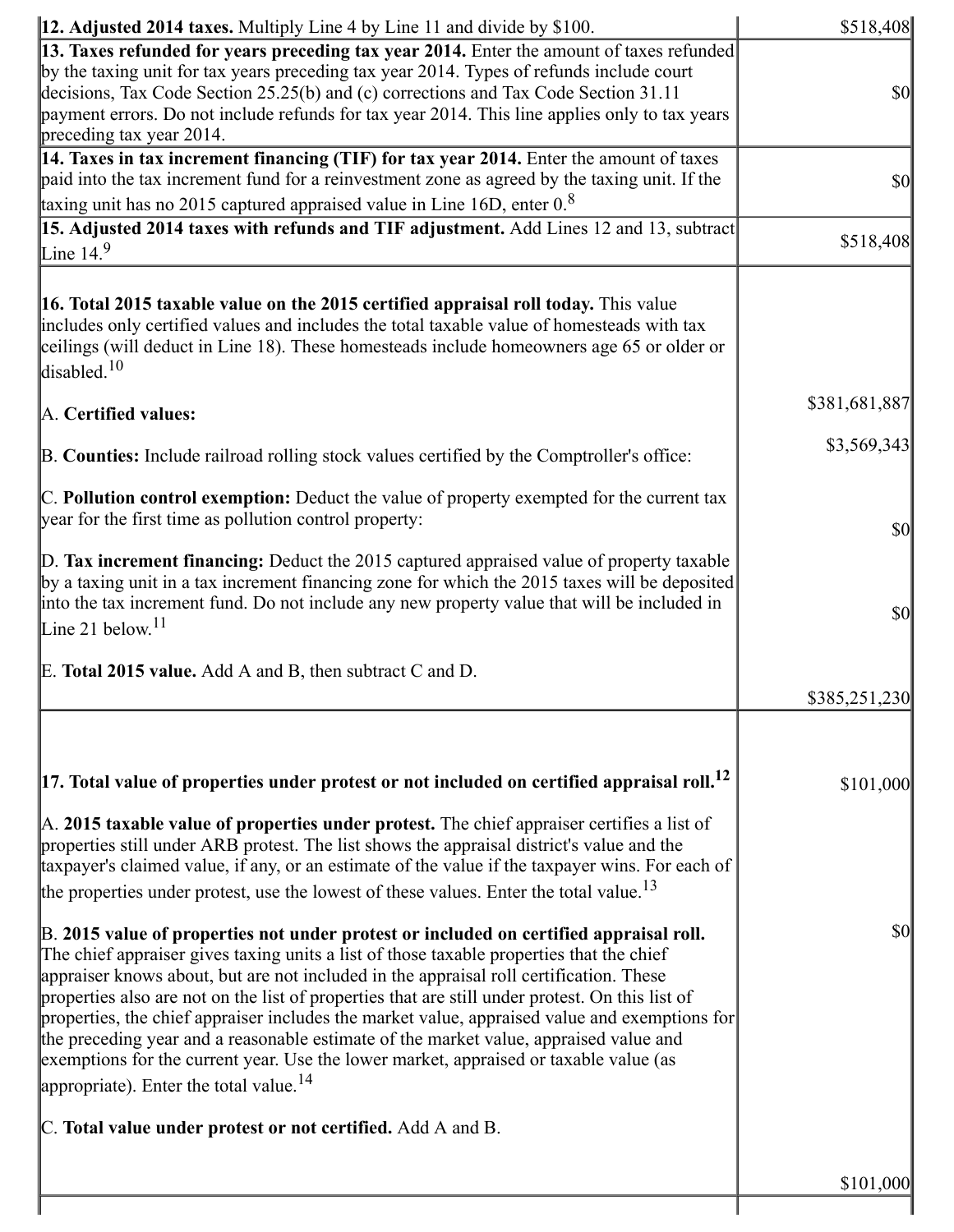| <b>18. 2015 tax ceilings.</b> Counties, cities and junior colleges enter 2015 total taxable value of<br>homesteads with tax ceilings. These include the homesteads of homeowners age 65 or older<br>or disabled. Other taxing units enter 0. If your taxing units adopted the tax ceiling provision | $\frac{1}{2}$     |
|-----------------------------------------------------------------------------------------------------------------------------------------------------------------------------------------------------------------------------------------------------------------------------------------------------|-------------------|
| $\ $ in 2014 or a prior year for homeowners age 65 or older or disabled, use this step. <sup>15</sup>                                                                                                                                                                                               |                   |
| 19. 2015 total taxable value. Add Lines 16E and 17C. Subtract Line 18.                                                                                                                                                                                                                              | \$385,352,230     |
| 20. Total 2015 taxable value of properties in territory annexed after Jan. 1, 2014.                                                                                                                                                                                                                 |                   |
| Include both real and personal property. Enter the 2015 value of property in territory                                                                                                                                                                                                              | \$0               |
| $\ell$ annexed. <sup>16</sup>                                                                                                                                                                                                                                                                       |                   |
| 21. Total 2015 taxable value of new improvements and new personal property located                                                                                                                                                                                                                  |                   |
| <b>in new improvements.</b> New means the item was not on the appraisal roll in 2014. An                                                                                                                                                                                                            |                   |
| improvement is a building, structure, fixture or fence erected on or affixed to land. New                                                                                                                                                                                                           |                   |
| additions to existing improvements may be included if the appraised value can be                                                                                                                                                                                                                    | \$1,805,140       |
| determined. New personal property in a new improvement must have been brought into the                                                                                                                                                                                                              |                   |
| taxing unit after Jan. 1, 2014, and be located in a new improvement. New improvements do                                                                                                                                                                                                            |                   |
| include property on which a tax abatement agreement has expired for $2015$ . <sup>17</sup>                                                                                                                                                                                                          |                   |
| 22. Total adjustments to the 2015 taxable value. Add Lines 20 and 21.                                                                                                                                                                                                                               | \$1,805,140       |
| 23. 2015 adjusted taxable value. Subtract Line 22 from Line 19.                                                                                                                                                                                                                                     | \$383,547,090     |
| <b>24. 2015 effective tax rate.</b> Divide Line 15 by Line 23 and multiply by $$100$ . <sup>18</sup>                                                                                                                                                                                                | $$0.135161/\$100$ |
| <b>25. COUNTIES ONLY.</b> Add together the effective tax rates for each type of tax the county                                                                                                                                                                                                      | \$0.860149/\$100  |
| levies. The total is the 2015 county effective tax rate. <sup>19</sup>                                                                                                                                                                                                                              |                   |

A county, city or hospital district that adopted the additional sales tax in November 2014 or in May 2015 must adjust its effective tax rate. The Additional Sales Tax Rate Worksheet sets out this adjustment. Do not forget to complete the Additional Sales Tax Rate Worksheet if the taxing unit adopted the additional sales tax on these dates.

<sup>1</sup>Tex. Tax Code Section 26.012(14)

<sup>2</sup>Tex. Tax Code Section  $26.012(14)$ 

 $3$ Tex. Tax Code Section 26.012(13)  $4$ Tex. Tax Code Section 26.012(15)

 $5$ Tex. Tax Code Section 26.012(15)

 ${}^{6}$ Tex. Tax Code Section 26.012(15)

 $7$ Tex. Tax Code Section 26.012(13)

 ${}^{8}$ Tex. Tax Code Section 26.03(c)

 $^{9}$ Tex. Tax Code Section 26.012(13)

 $10$ Tex. Tax Code Section 26.012(15)

<sup>11</sup>Tex. Tax Code Section  $26.03(c)$ 

<sup>12</sup>Tex. Tax Code Section  $26.01(c)$ 

<sup>13</sup>Tex. Tax Code Section 26.04 and 26.041

<sup>14</sup>Tex. Tax Code Section 26.04 and 26.041

<sup>15</sup>Tex. Tax Code Section  $26.012(6)$ 

 $16$ Tex. Tax Code Section 26.012(17)

<sup>17</sup>Tex. Tax Code Section  $26.012(17)$ 

<sup>18</sup>Tex. Tax Code Section  $26.04(c)$ 

 $19$ Tex. Tax Code Section 26.04(d)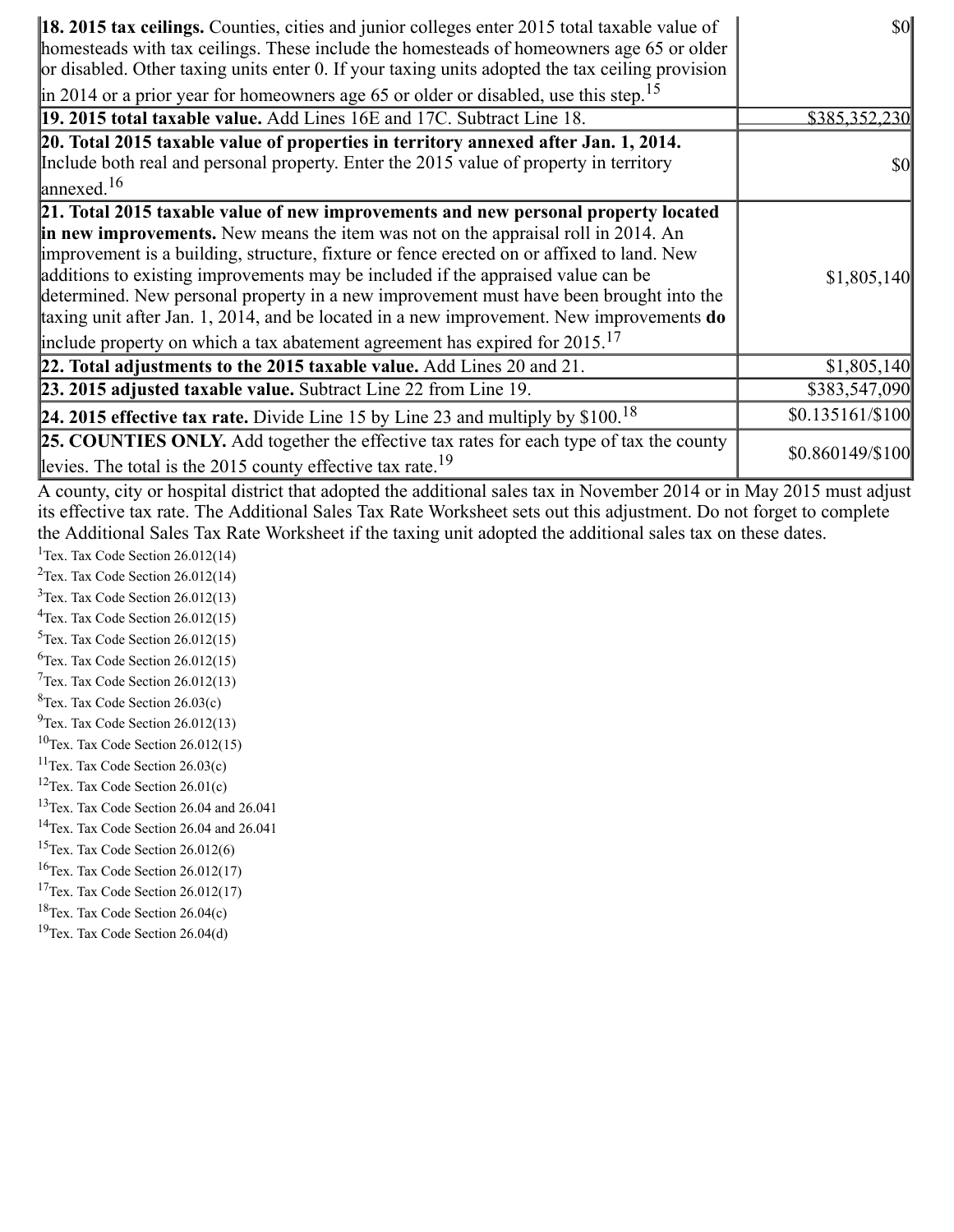## **2015 Rollback Tax Rate Worksheet Special Road and Bridge Fund FISHER COUNTY**

Date: 07/26/2019

| 26. 2014 maintenance and operations (M&O) tax rate.                                                                                                                                                                                                                                     | \$0.135000/\$100                    |
|-----------------------------------------------------------------------------------------------------------------------------------------------------------------------------------------------------------------------------------------------------------------------------------------|-------------------------------------|
| $[27. 2014$ adjusted taxable value. Enter the amount from Line 11.                                                                                                                                                                                                                      | \$384,006,290                       |
| 28. 2014 M&O taxes.                                                                                                                                                                                                                                                                     |                                     |
|                                                                                                                                                                                                                                                                                         |                                     |
| A. Multiply Line 26 by Line 27 and divide by \$100.                                                                                                                                                                                                                                     | \$518,408                           |
|                                                                                                                                                                                                                                                                                         |                                     |
| B. Cities, counties and hospital districts with additional sales tax: Amount of additional<br>sales tax collected and spent on M&O expenses in 2014. Enter amount from full year's sales<br>tax revenue spent for M&O in 2014 fiscal year, if any. Other taxing units enter 0. Counties | \$0                                 |
| exclude any amount that was spent for economic development grants from the amount of<br>sales tax spent.                                                                                                                                                                                |                                     |
| C. Counties: Enter the amount for the state criminal justice mandate. If second or later year,                                                                                                                                                                                          |                                     |
| the amount is for increased cost above last year's amount. Other taxing units enter 0.                                                                                                                                                                                                  | $ 10\rangle$                        |
| D. Transferring function: If discontinuing all of a department, function or activity and<br>transferring it to another taxing unit by written contract, enter the amount spent by the taxing                                                                                            |                                     |
| unit discontinuing the function in the 12 months preceding the month of this calculation. If                                                                                                                                                                                            |                                     |
| the taxing unit did not operate this function for this 12-month period, use the amount spent<br>in the last full fiscal year in which the taxing unit operated the function. The taxing unit                                                                                            | $ 10\rangle$                        |
| discontinuing the function will subtract this amount in H below. The taxing unit receiving                                                                                                                                                                                              |                                     |
| the function will add this amount in H below. Other taxing units enter 0.                                                                                                                                                                                                               |                                     |
| E. Taxes refunded for years preceding tax year 2014: Enter the amount of M&O taxes                                                                                                                                                                                                      |                                     |
| refunded in the preceding year for tax years before that year. Types of refunds include court                                                                                                                                                                                           |                                     |
| decisions, Tax Code Section 25.25(b) and (c) corrections and Tax Code Section 31.11                                                                                                                                                                                                     | $\vert \mathbf{S} \mathbf{0} \vert$ |
| payment errors. Do not include refunds for tax year 2014. This line applies only to tax years<br>preceding tax year 2014.                                                                                                                                                               |                                     |
|                                                                                                                                                                                                                                                                                         |                                     |
| <b>F. Enhanced indigent health care expenditures:</b> Enter the increased amount for the current                                                                                                                                                                                        |                                     |
| year's enhanced indigent health care expenditures above the preceding tax year's enhanced                                                                                                                                                                                               | \$0                                 |
| indigent health care expenditures, less any state assistance.                                                                                                                                                                                                                           |                                     |
| G. Taxes in TIF: Enter the amount of taxes paid into the tax increment fund for a                                                                                                                                                                                                       |                                     |
| reinvestment zone as agreed by the taxing unit. If the taxing unit has no 2015 captured                                                                                                                                                                                                 | \$0                                 |
| appraised value in Line 16D, enter 0.                                                                                                                                                                                                                                                   |                                     |
| H. Adjusted M&O Taxes. Add A, B, C, E and F. For taxing unit with D, subtract if                                                                                                                                                                                                        | \$518,408                           |
| discontinuing function and add if receiving function. Subtract G.                                                                                                                                                                                                                       |                                     |
| 29. 2015 adjusted taxable value. Enter Line 23 from the Effective Tax Rate Worksheet.                                                                                                                                                                                                   | \$383,547,090                       |
| 30. 2015 effective maintenance and operations rate. Divide Line 28H by Line 29 and<br>multiply by $$100$ .                                                                                                                                                                              | \$0.135161/\$100                    |
| 31. 2015 rollback maintenance and operation rate. Multiply Line 30 by 1.08.                                                                                                                                                                                                             | \$0.145973/\$100                    |
| 32. Total 2015 debt to be paid with property taxes and additional sales tax revenue.                                                                                                                                                                                                    |                                     |
| "Debt" means the interest and principal that will be paid on debts that:                                                                                                                                                                                                                |                                     |
| $(1)$ are paid by property taxes,                                                                                                                                                                                                                                                       |                                     |